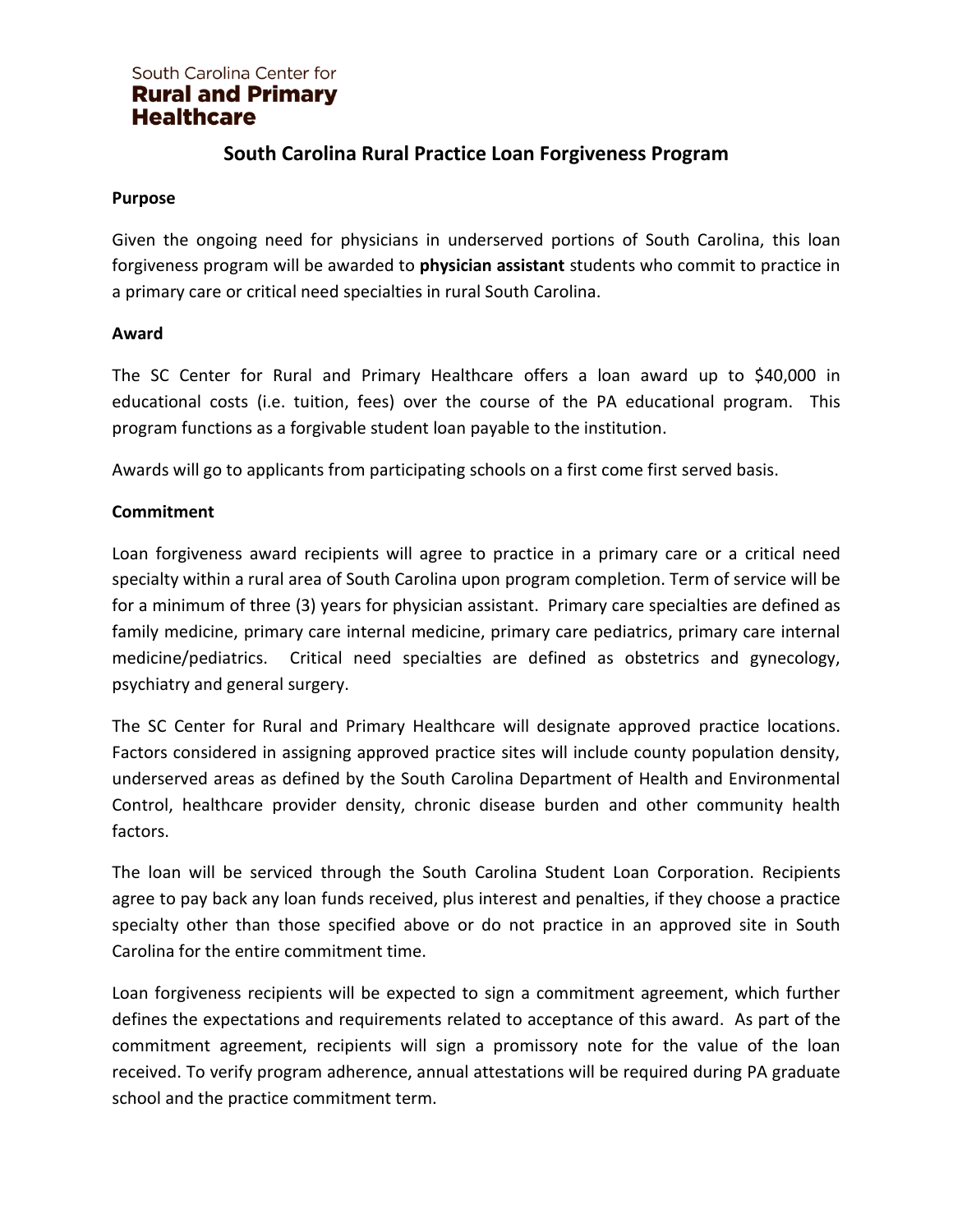#### **Selection Criteria**

The SC Center for Rural and Primary Healthcare is partnered with the South Carolina Student Loan Corporation in order to administrate the program and facilitate the necessary follow-up with each of participating student.

| <b>Program Criteria</b> |                                                                                                                                                                                                                                                                                                                                                                              |  |
|-------------------------|------------------------------------------------------------------------------------------------------------------------------------------------------------------------------------------------------------------------------------------------------------------------------------------------------------------------------------------------------------------------------|--|
| ٠                       | Be a citizen of the United States                                                                                                                                                                                                                                                                                                                                            |  |
| ٠                       | Open to all applicants regardless of residency since obligation to practice in South<br>Carolina is stipulated in the agreement                                                                                                                                                                                                                                              |  |
| ٠                       | Be eligible to obtain appropriate professional licensure in South Carolina                                                                                                                                                                                                                                                                                                   |  |
| п                       | Enrollment in accredited, state affiliated health professions school located in South<br>Carolina                                                                                                                                                                                                                                                                            |  |
| п                       | Maintaining good academic and professional standing in health professions programs.<br>Students on academic or professional probation/remediation will be reviewed by the<br>program and may lose the ability to participate.                                                                                                                                                |  |
| п<br>п                  | Commitment to practice in approved primary care specialties: Family Medicine,<br>General Pediatrics, General Internal Medicine, General Internal Medicine/Pediatrics<br>Or critical need specialties: Obstetrics/Gynecology, General Psychiatry, General<br>Surgery                                                                                                          |  |
| п                       | Preference will be given to students from underserved/rural areas and/or those who<br>are minorities underrepresented in medicine. Preference will also be given to South<br>Carolina residents.                                                                                                                                                                             |  |
| ٠                       | The applicant will not have another current service obligations to the Federal<br>Government (e.g., National Health Service Corps, Military Service Obligations), or a<br>State, or another entity prior to the beginning the program. The applicant will not<br>have defaulted on any previous service obligations to the Federal Government or<br>State of South Carolina. |  |
| ٠                       | The applicant will not enroll in another federal, State of South Carolina, or other state<br>repayment program nor one with another public or private entity (examples:<br>community hospital recruitment program)                                                                                                                                                           |  |
| ٠                       | Individuals in the Reserve Component of the U.S. Armed Forces or National Guard are<br>eligible to participate. If participation in the reserves, in combination with other<br>absences from the services site, exceed 35 workdays per service year, the service                                                                                                             |  |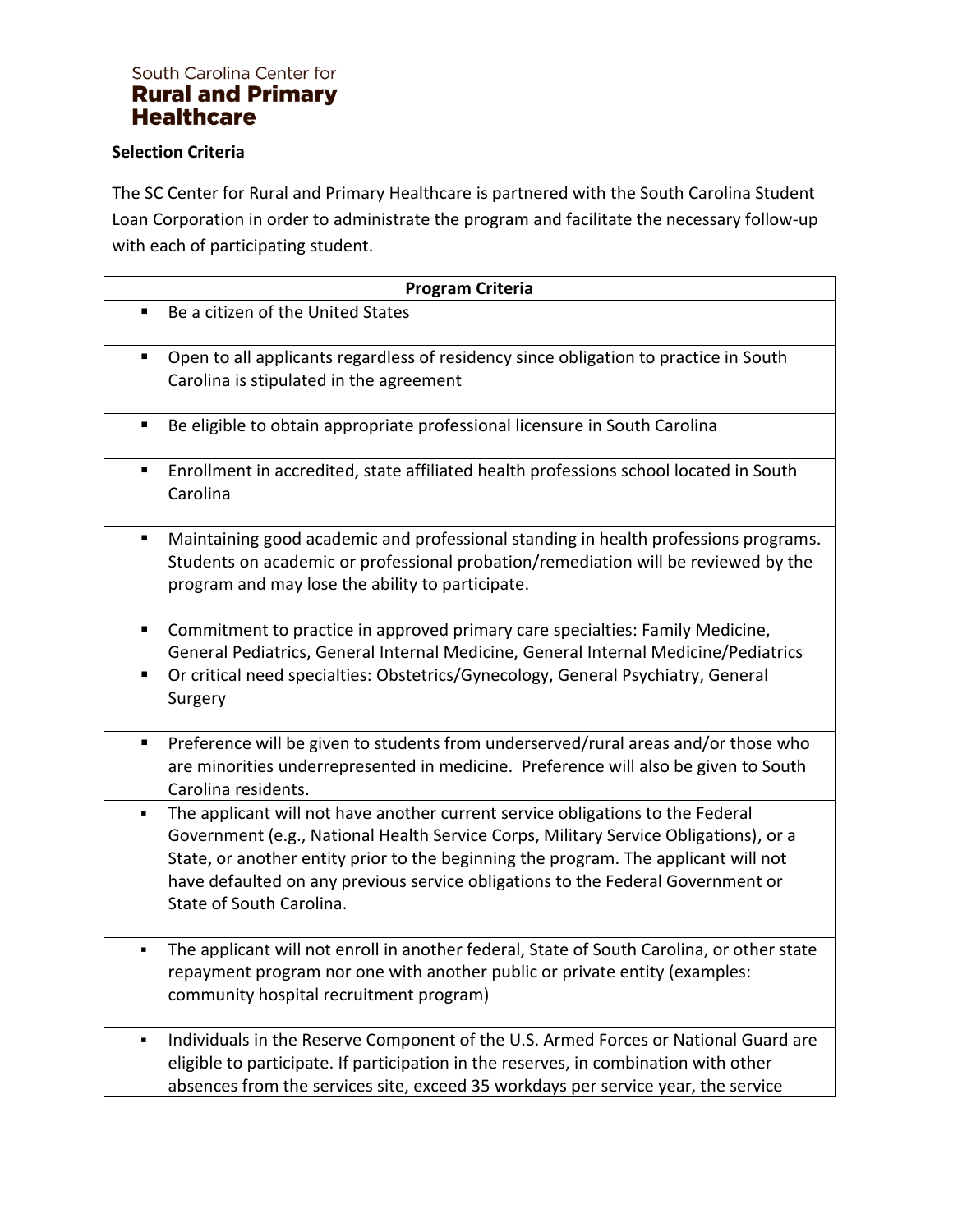|   | obligation will be extended to compensate for the break in "full-time" service.                                                                                                                                                                                                                                                                       |
|---|-------------------------------------------------------------------------------------------------------------------------------------------------------------------------------------------------------------------------------------------------------------------------------------------------------------------------------------------------------|
| ٠ | Applicants may only receive program support once.                                                                                                                                                                                                                                                                                                     |
| ٠ | Not have a judgment lien against property for debt to the United States.                                                                                                                                                                                                                                                                              |
| ٠ | Not have defaulted on any FEDERAL payment obligations (e.g., Health Education<br>Assistance Loans, Federal income tax liabilities, Federal Housing Authority loans, etc.).                                                                                                                                                                            |
| ٠ | Commit to full-time clinical practice, providing primary health services, at an eligible<br>site. "Full-time" clinical practice and "eligible practice sites" are defined above in<br>Program Requirements and Contractual Obligations.                                                                                                               |
|   | Commit to practice in eligible rural SC counties in a setting approved by the SC Center<br>for Rural and Primary Healthcare for rural practice. Eligible counties must have<br>populations of 100,000 or fewer persons according to the most recent United States<br>Census and be designated as a Primary Medical Care or Mental Health Professional |

- Shortage Area (HPSA) by the federal government. ■ While the Census and HPSA designation is an important qualifier for this program, the program will not approve practice sites solely upon a HPSA designation. Criteria for selection also include priority targeting of SC counties (Population Tiers), including Health Outcomes, Specialty mix, Practice Type, presence of other program recipients, County Rank, and Previous Awards.
- **EXECT** All recipients are required to sign an agreement to the terms and conditions upon which awards are granted. This establishes the amount of the award, the terms and conditions of program participation, obligated service, and the conditions of default and repayment.

### **Practice Location**

Award recipients must practice their profession for a period of at least three years at a site approved by the SC Center for Rural and Primary Healthcare. Approved sites must be located in a federally recognized Primary Medical Care Health Professional Shortage Area (HPSA) or Mental Health Professional Shortage Area (MHPSA) for psychiatry, which are also in a SC County designated as high need according the SC Center for Rural and Primary Healthcare methodology.

Recipients must practice their specialty full-time in the practice entity named in the application. "Full-time clinical practice" is defined as a minimum of 40 hours per week of patient care at an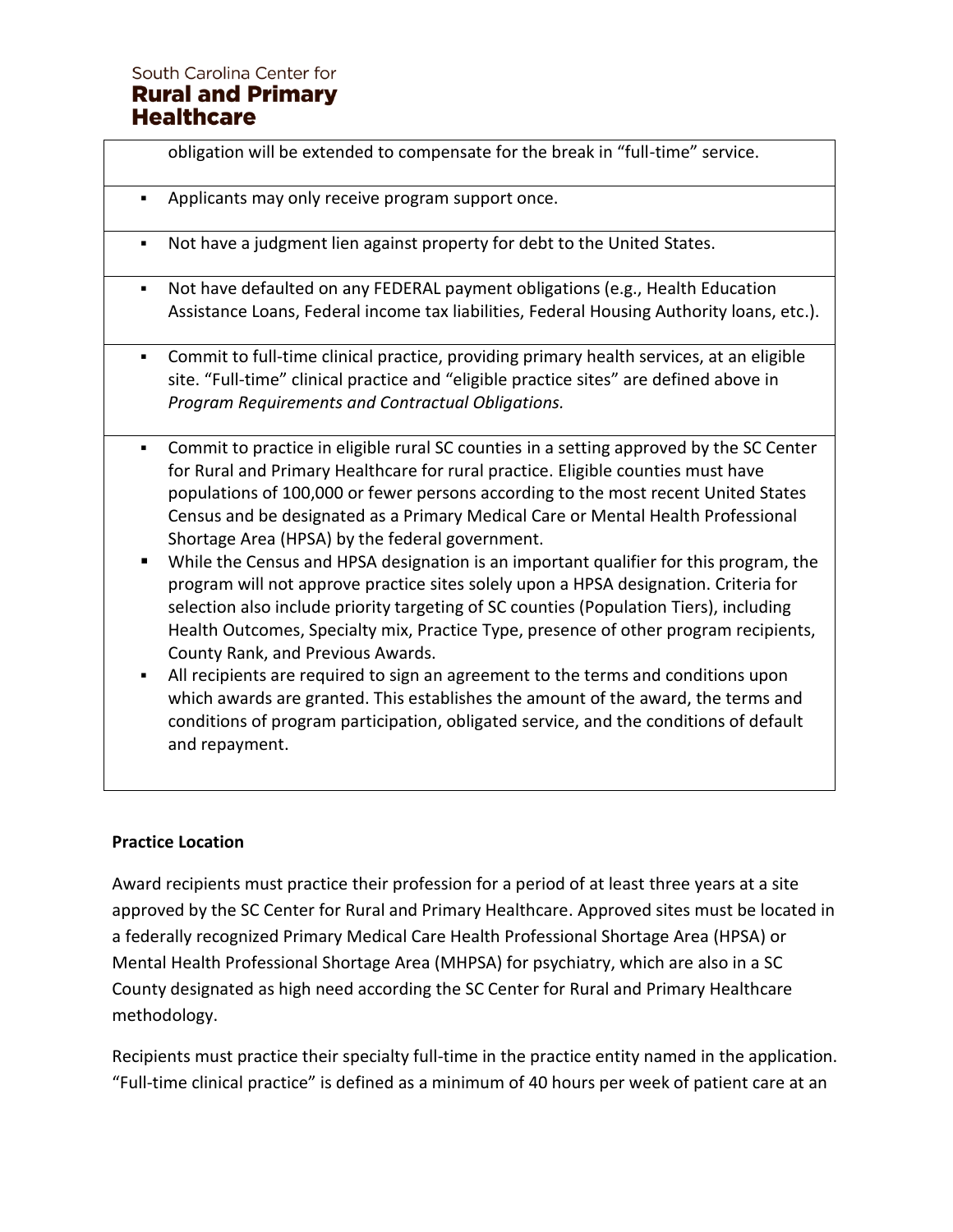approved service site, with no more than eight of those hours per week devoted to practicerelated administrative activities. At least 32 of the minimum 40 hours per week must be spent providing direct patient care. These services must be conducted during normally scheduled office hours in the ambulatory care setting office(s). The remaining hours must be spent providing inpatient care to patients of the approved site and/or performing practice-related administrative activities. Research and teaching are not considered to be "clinical practice" and time spent "on-call" is not considered part of full-time practice.

An exception to these rules is allowed for providers of obstetrical care. For providers of obstetrical care, the majority of full-time service (not less than 21 hours per week) is to be devoted to direct patient care in an approved ambulatory care practice site during normal scheduled office hours. The remaining hours can be spent providing inpatient care to patients of the approved site and/or on practice related administrative duties. Time spent on administrative duties cannot exceed eight hours per week. Time spent "on-call" is not considered part of full-time practice. For all clinicians, 40 hours per week may be compressed into no less than four days per week with no more than 12 hours of work to be performed in any 24-hour period. Hours worked over 40 hours per week will not be applied to any other work week. Participants must work at least 45 weeks per service year providing primary health services. No more than seven weeks (35 workdays) per year can be spent away from the practice for vacation, holidays, continuing professional education, illness, or any other reason. Absences greater than seven weeks in a service year will extend the service commitment end date. The funds that the recipient may receive from this program are in addition to any other salary, benefits or other compensation the physician receives as part of a practice and/or employment arrangement provided there is no duplication of benefits. Recipients will be responsible for submitting required annual reports to allow the SC Center for Rural and Primary Healthcare to monitor compliance with the requirements.

CANCELLATION PROVISION The only permissible basis for canceling a contract is the death or total and permanent disability of the participant.

In order to qualify for a cancellation of the service obligation based on disability, a participant must document a medical condition or a personal situation that makes compliance with the obligation permanently "impossible" or an "extreme hardship" such that enforcement would be against equity and good conscience. An example would be an illness so debilitating that the participant can no longer practice his/her profession.

SUSPENSION PROVISION Participants may request a suspension of their obligation. A Suspension may be granted for up to 1 year. In order to qualify for a suspension, the participant must document a medical condition or personal situation that makes compliance with the